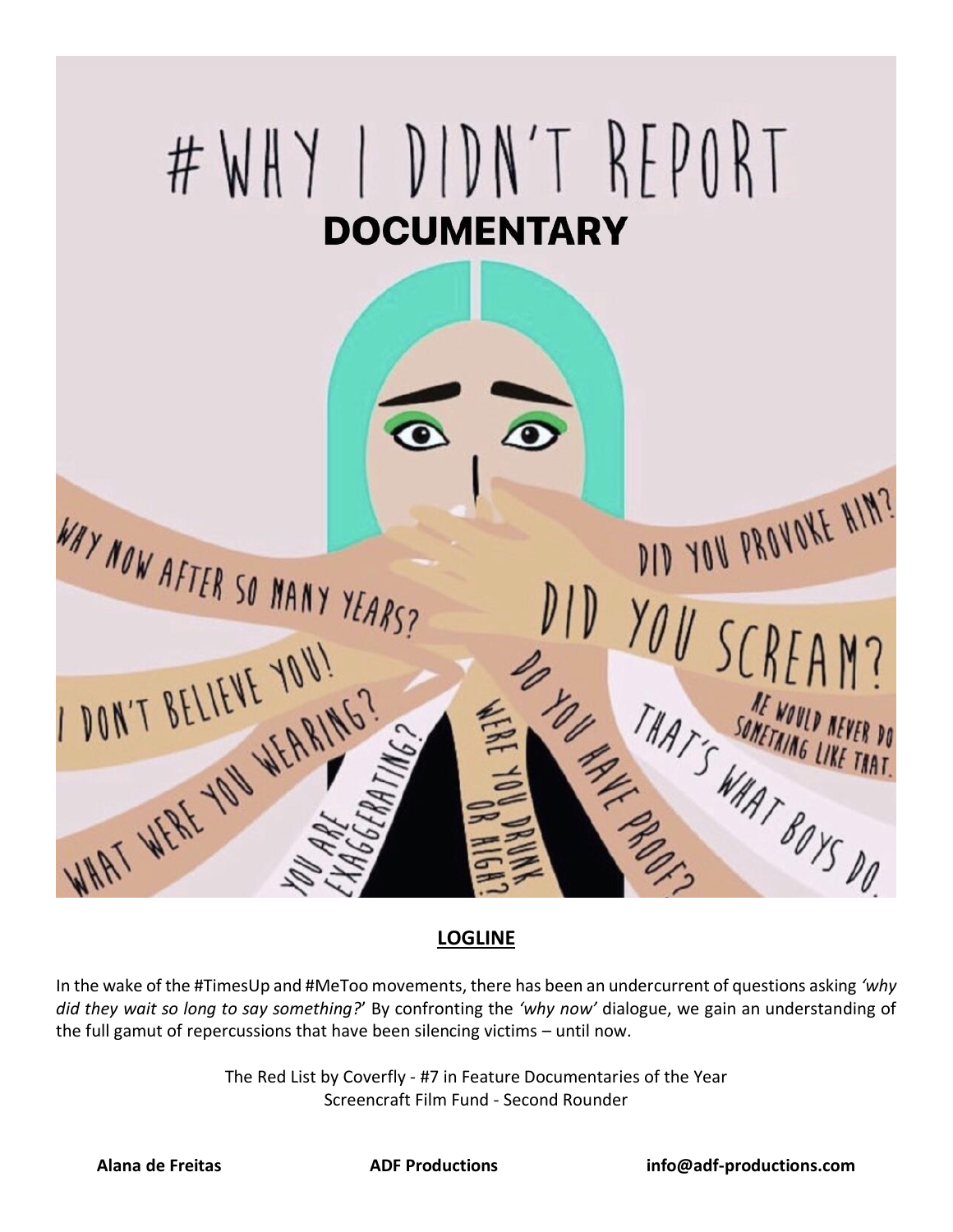### **CONCEPT**

'#WhyIDidntReport' is not just another #MeToo-themed documentary. Where other docs focus on the assault itself, our doc focuses on the many different factors that play into the decision not to report.

If you've ever asked, or even thought, "Why did they wait so long to come forward?" this is the film to set you straight.

**It will make you question whether you really wanted to know the answer, or if you were just subconsciously undermining the credibility of the victim in order to make your world feel just that little bit safer.**

#### **SCOPE OF THE FILM**

- Victim interviews exploring why they kept silent at the time, and why they have chosen to speak up now. Explores a full gamut of experiences and potential repercussions for survivors of sexual harassment and assault. Discussion of if they would do it differently if they had their time over.
- Interviews with survivors who did choose to speak up and how the repercussions of that have affected their lives. What the rape kit process was like in addition to their experience with the legal system and if there were any consequences for the perpetrator. Would they report again if they had their time over?
- Exploration of the wider cultural and societal factors that can influence a survivor's decision of whether or not to report: media coverage for similar stories, news headlines, social media trolls, judicial system, statistical outcomes, political climate, 200,000 untested rape kits in the U.S., etc.
- Interview with behavioural psychologist discussing the emotional toll that going public can take and how victims will try to cope and normalize the situation in silence. Discussion of how cultural and wider societal factors play into the decision-making process.
- Interview with legal expert discussing how solidarity has led to so many women gaining the courage to now speak up. What the process looks like when they do decide to pursue legal action. What the outcomes realistically look like.
- Camera crew follows the journey of one sexual assault survivor and her journey of breaking this story to her family and the stress and emotional turmoil that comes with this experience.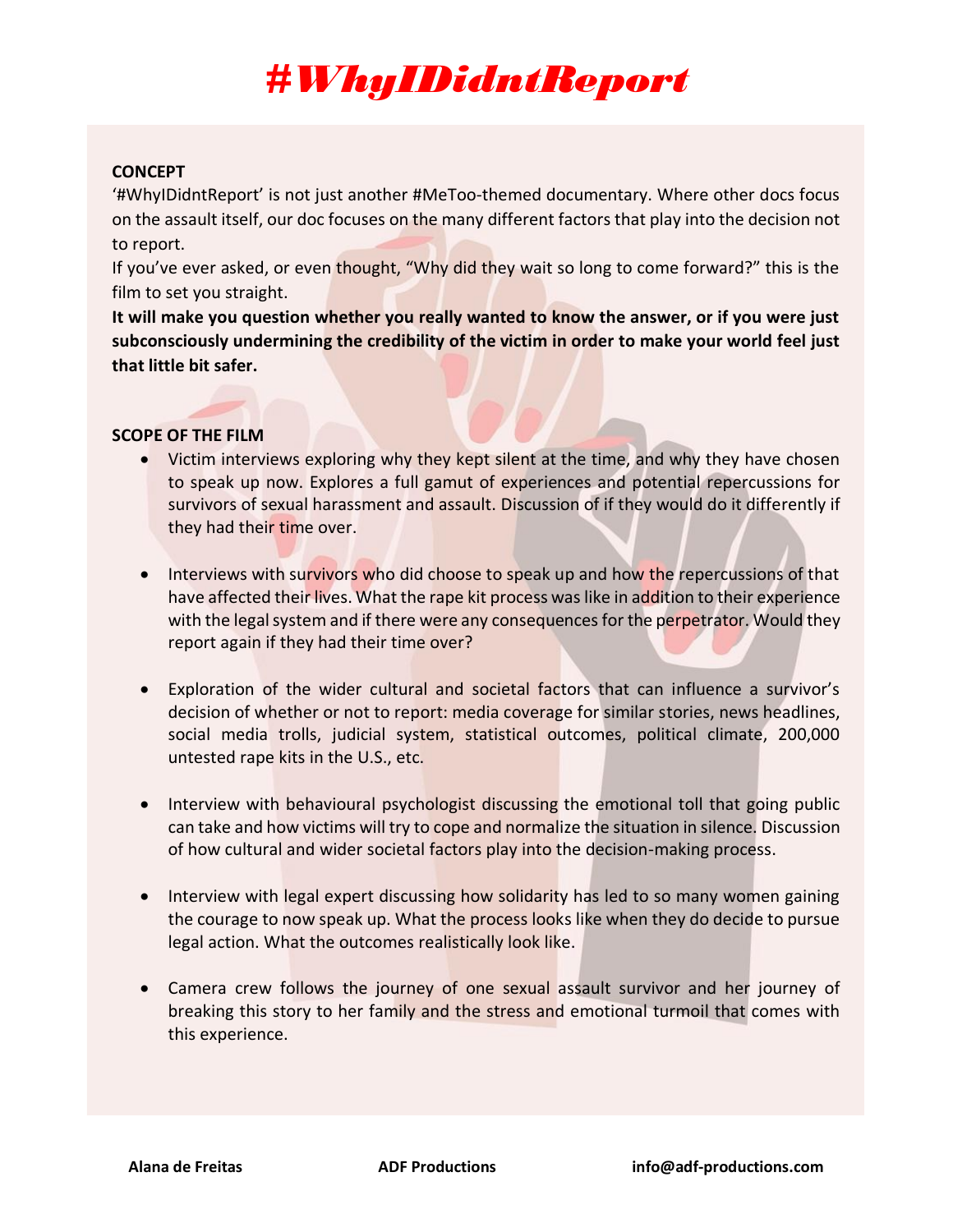### **STATUS – In Development (seeking production funding)**

Over the past 18 months we have built a community of survivors who are passionate about the need for this documentary, and specifically for this particular dialogue to be addressed. There are a plethora of #MeToo-related resources, but none of them are exploring this aspect of the movement.

- 522 survivors of sexual assault from around the globe surveyed demographics of victims and perpetrators recorded, as well as individual rationale around reporting
- 41 people willing to be interviewed on camera. Dozens more willing to provide anonymous interviews, soundbites, written accounts
- 46 people pre-interviewed for documentary
- 15 people shortlisted as potential primary documentary participants/interviewees (USbased)

#### **DIRECTOR'S STATEMENT**

When the #MeToo movement went viral in October 2017, it was an overwhelming awakening for the world about just how widespread the problem of sexual harassment and assault is. Women, and men, were standing up in solidarity and telling their stories. It was a very triggering time for many people who had buried their experiences and were now faced with remembering what they had suffered.

I too, drafted my own #MeToo status, but was paralysed by the thought of actually posting it and having that be out there for my family, friends and all the world to see. So when I began to see all the questions about why women never said something at the time, and the discrediting tone this dialogue took on, I took it personally and quickly realized that there must be many other people feeling the same way as me, and wanting others to understand how hard it really is.

Addressing the reasons why people stay quiet is the piece of the conversation that has not yet been included in the worldwide discussion, and plays such an important role in helping the people who have not yet found their voice to feel supported in their decision of if and when to tell their stories.

*#MeToo Numerous times. In varying degrees. Over two decades. Too many stories to recount, and some I'm not willing to. Just writing this is hard enough. I'm not a victim, and I'm not a survivor. I refuse to be labelled or defined by another person's unacceptable behaviour.*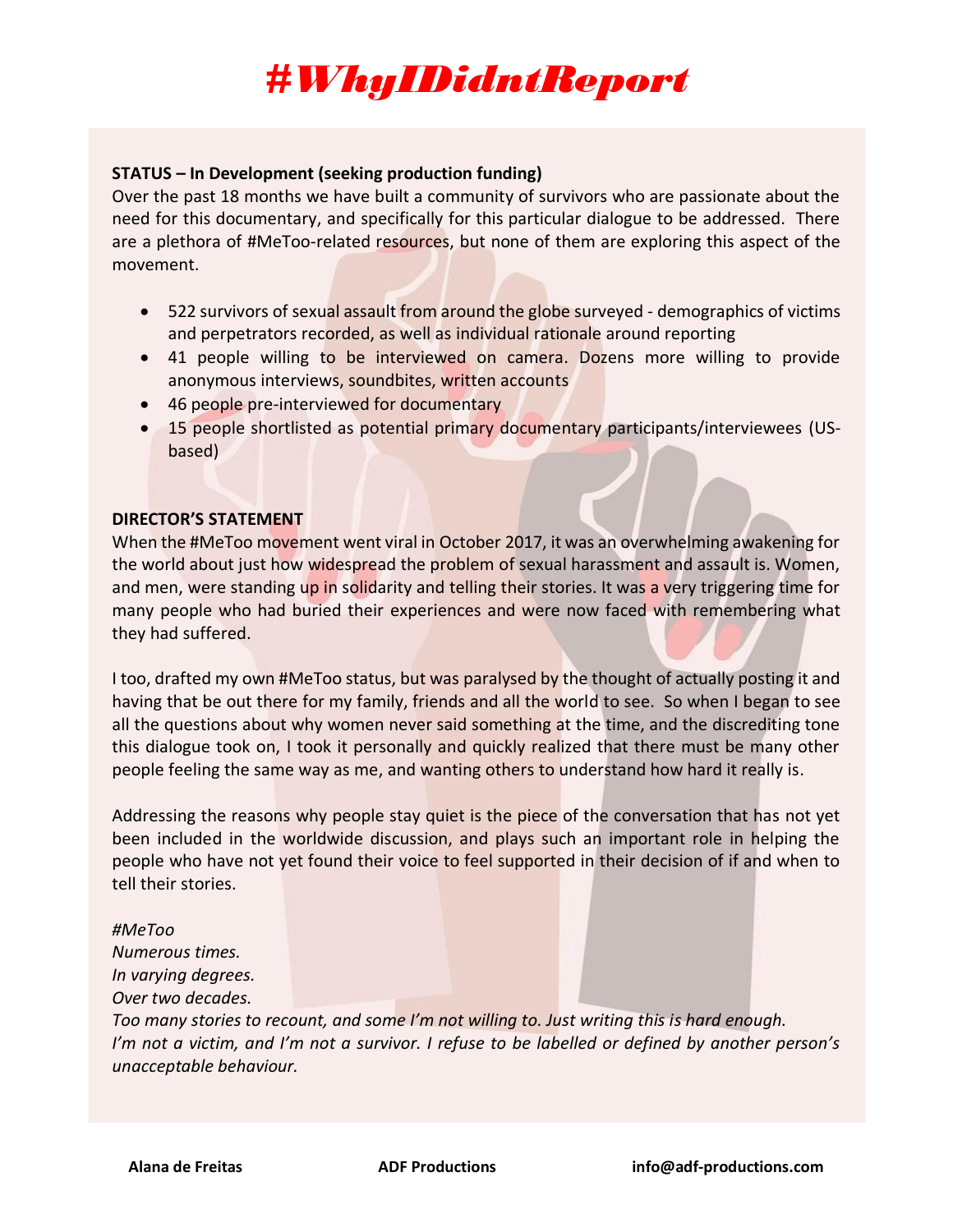#### **SAMPLE CASE STUDIES**

Survey participants are from all demographics, genders, races, age brackets, sexual orientations.

#### **SURVIVOR #1**

### **"In a violent marriage, the threat of death overrides seeing it as rape."**

Survivor #1 was repeatedly raped by her father from when she was very young until she was a teenager. She developed a **dissociative memory disorder**, which kept her from remembering this abuse until she was an adult and her father was 97 years old, on his deathbed.

As a result of her memory disorder, she suffered dissociative seizures all her life, which were incorrectly diagnosed as epilepsy from the ages of 14 to 40.

At 19, she got pregnant to her boyfriend and married him. This marriage became very violent and sexually abusive, however as her primary concern was keeping herself and her child alive, **it didn't occur to her that this was sexual assault**. Her therapist believes this unsafe relationship caused the supressed memories of the long-term sexual assault suffered at the hands of her father to resurface. She felt some level of closure in being able to confront him before he passed away.

Survivor #1 has attempted suicide numerous times, suffered with drug addiction, and been diagnosed with complex chronic PTSD. She has also undergone brain surgery to treat her seizures.

Through therapy, a new loving marriage and a relationship with God, she has been able to turn her life around. She now coaches women who have survived sexual assault, and believes there needs to be a shift in where the feeling of shame is placed. Only 3% of women who have been repeatedly abused will thrive in life, the other 97% end up dead, in jail or on drugs. She wants to tell her story to improve these statistics.

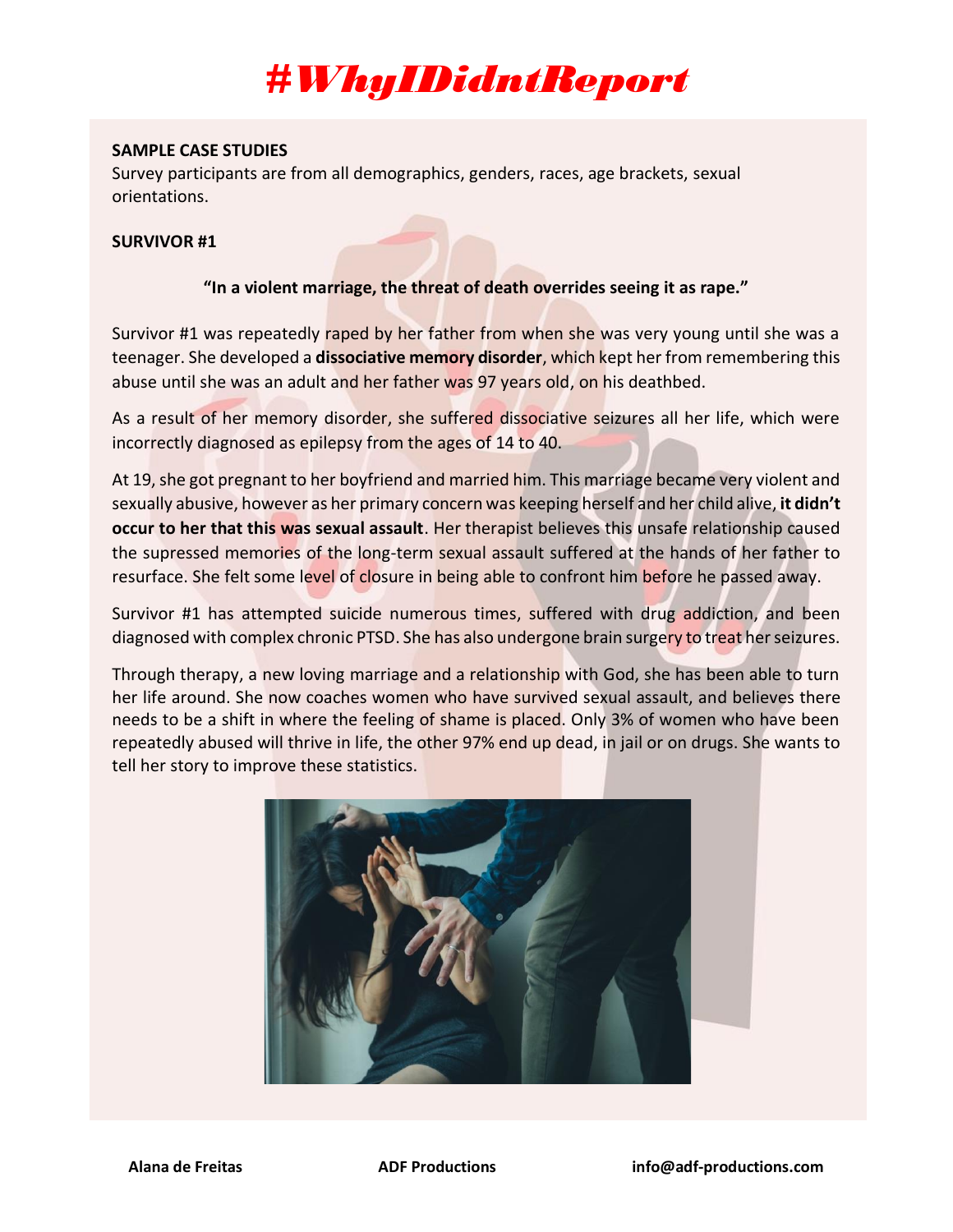### **SURVIVOR #2**

#### **"I feel emboldened by the #TimesUp and #MeToo movements to speak out."**

Survivor #2 was raped on two separate occasions in the '90s when she was in her early 20s. She immediately felt that the blame was 100% hers and, because she had a partner at the time, **felt she would be seen to have cheated.** Both assaults were perpetrated by strangers whilst on vacations, in Mexico and Miami; Both times she had been in crowded clubs and had been drinking.

The assault in Miami occurred when she decided to go home because she was too drunk. A man followed her and got in the cab with her. The cab driver offered no assistance. When they got back to her hotel, she was so intoxicated she could barely walk, to the point where the man was holding her up. Hotel staff who witnessed this, and him pushing her into the elevator, didn't offer any help either. She **wishes that someone would have intervened** and asked if she was okay.

Five years ago, she finally confided in a friend, still feeling like she had cheated. Her friend assured her that it was rape. Only two years ago, she felt able to share her secret with her husband.

It wasn't until the 2016 election that she actually began wanting to speak out. With a tsunami of events triggering in her the need for change: Harvey Weinstein, Matt Lauer, the Brock Turner incident happening only two miles from her, and Christine Blasey-Ford living just across the street from her, Survivor #2, now realizing that her attackers sought her out, couldn't escape the reality of the world we are living in. Now, in her 40s, she feels emboldened by feminist movements and wants to have her voice heard.

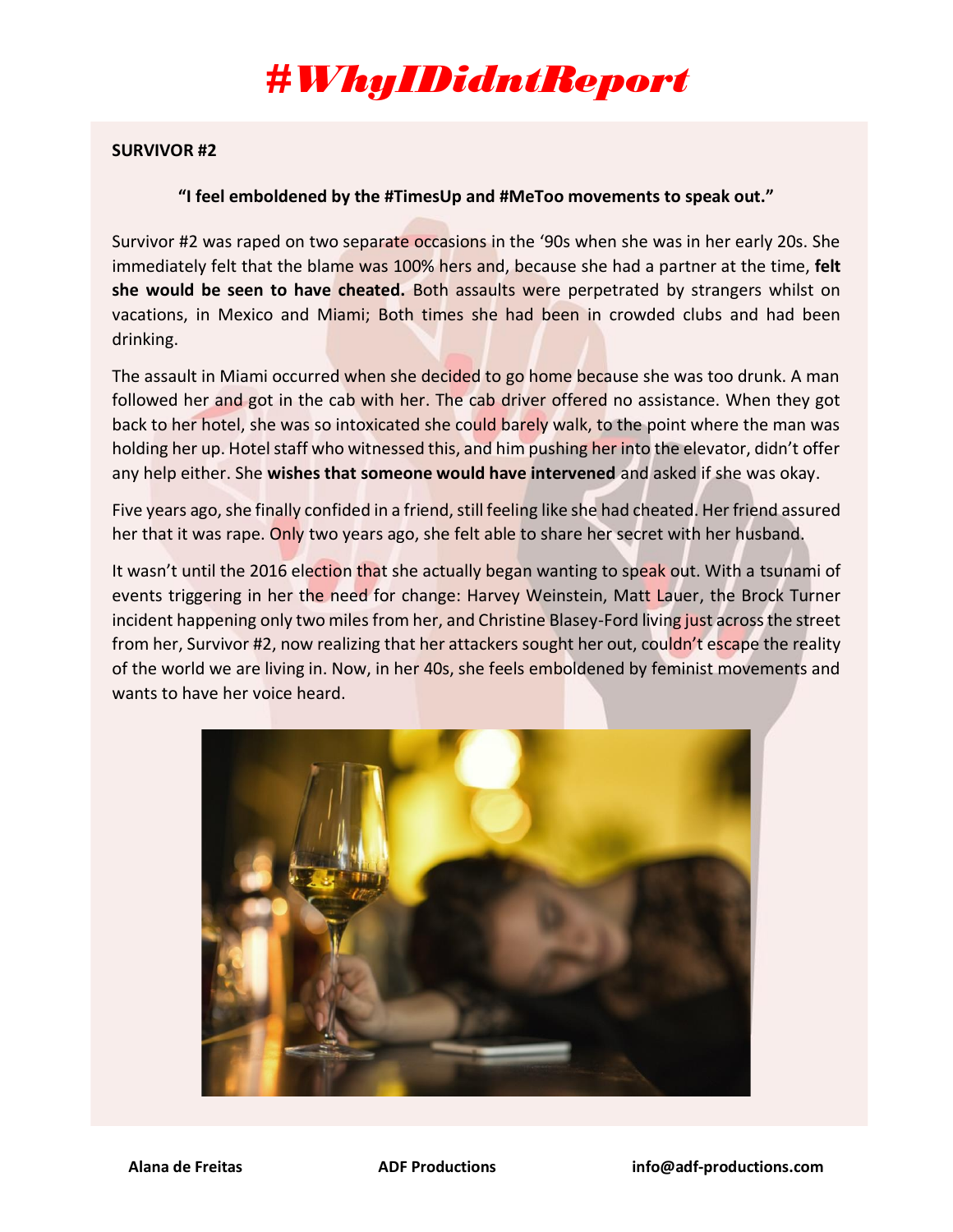### **SURVIVOR #3**

**"If I knew what I would have to go through, at the time, I probably wouldn't have reported. But now that I am on the other side of it, I'm glad that I did, because now I'm in a position to help other survivors."**

Survivor #3 was raped by a colleague while she was in the **[Marine Corps](https://myfox8.com/buckley-report/davidson-county-veteran-victim-of-sexual-assault-changing-the-face-of-todays-military/)**. She **immediately reported** it to her base, as is the procedure (police do not handle these matters). Both male and female commanding officers yelled at her and called her a liar. After being ordered to stay in her quarters all weekend, she was then sent to Quantico for a polygraph with the FBI – which she passed. She is unsure if her attacker also had to undergo a polygraph, but when she saw him on base months later, his rank had been demoted.

Because her attacker was married, she was charged with adultery and lying, in spite of her successful polygraph. She was also demoted and lost pay. She was given the highest non-judicial punishment the marine corps can implement and was confined to her quarters for three weeks. Then came the repercussions from the chain of command…

Survivor #3 married another marine, but whilst he was deployed, she suffered **reprisal attacks at the hands of other marines** who would break into her room at night and assault her – one time while she was six months pregnant. After the second time, she stopped reporting the attacks because her superiors just called her a liar and she knew it would only bring further retaliation.

Eventually the marine corps 'medically retired' her, claiming she had a personality disorder, which is classed as a pre-existing condition. This meant she lost access to her retirement and benefits. But she didn't give up. She took her case all the way up, **speaking before Congress, SCOTUS and the United Nations**, eventually proving her sexual assault and harassment, receiving an apology, as well as gaining all of her benefits back. For the past decade now, she has been counselling survivors on their options and providing support for their decisions.

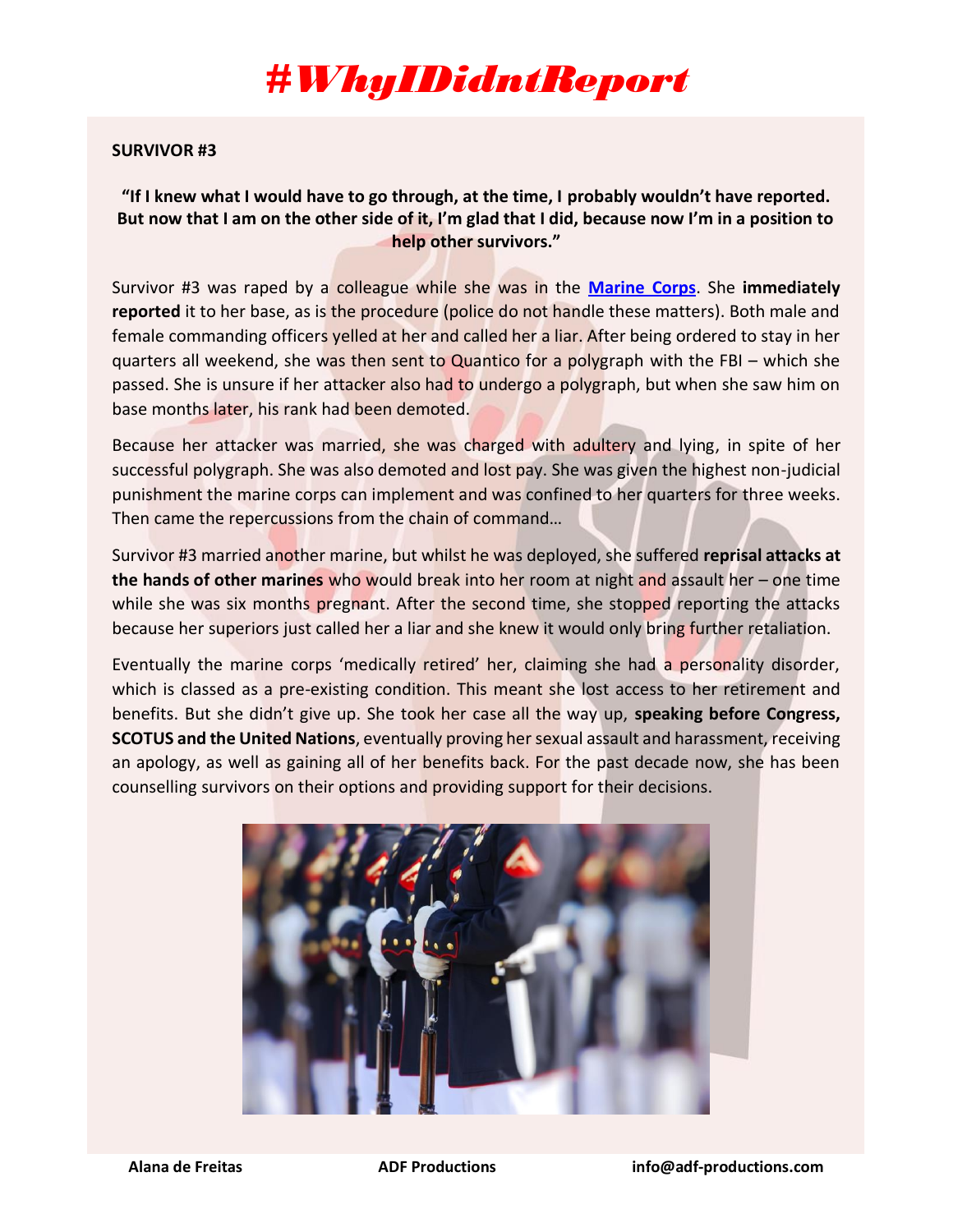#### **SURVIVOR #4**

#### **"I feel guilty that he might still be doing this to other people."**

Survivor #4 has endured two isolated incidents of sexual assault. When she was 12 years old, she was assaulted by her friend's older brother at a sleepover. She was afraid to tell anybody but confided in her boyfriend after a week of him repeatedly asking her what was wrong. He convinced her to tell her mother, who broke down and became an emotional wreck. As a result, when her mother asked her if she wanted to report it, she said no. Being part of the **Orthodox Jewish community**, she was taught never to talk about anything to do with sex, and that women should be deferential to men. When she got older, she realized, through confiding in other friends, just how commonplace sexual assault is within their culture. The girls are taught that if they speak out, they will be 'tainted' and that their prospects for marriage will be limited as a result. In hindsight, she believes her mother should have taken control of the situation and reported it. She feels like this incident was completely swept under the rug.

The second assault occurred when she was 17 years old. It was one of the first times she had ever smoked marijuana, and she got really high and passed out in the living room of a friend's house. When she woke up, she was in the bathroom and one of her male friends was pulling down her pants. This snapped her back to sober and she stopped him and left the party. When she told her friends about the incident, she was told he is known for assaulting girls. He started spreading rumors that he'd had sex with her. She responded by telling people the truth - that he had actually tried to rape her while she was passed out. Because her childhood experience **taught her from an early age that this just happens** – that you need to deal with it and move on - she's never even considered reporting it.

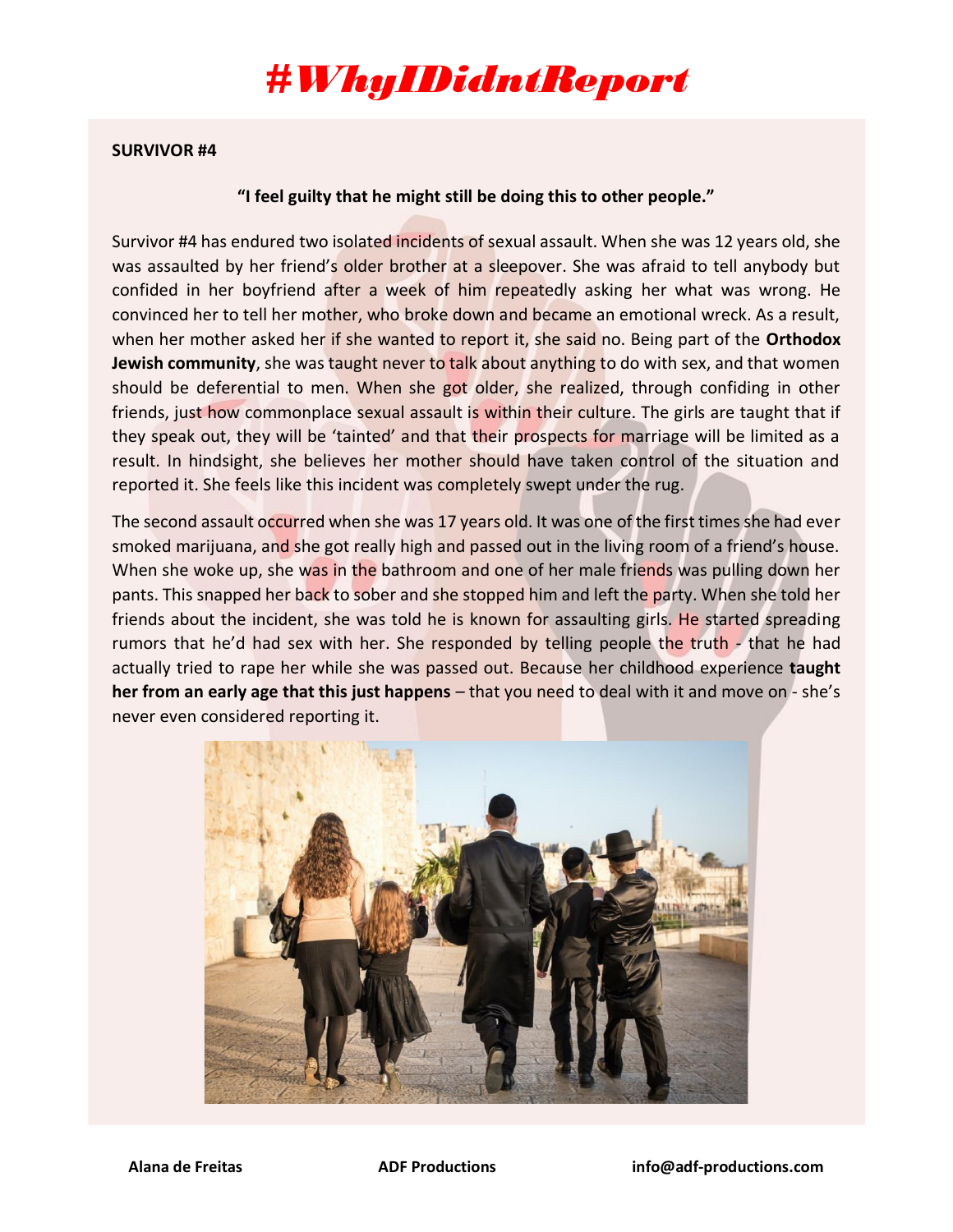### **SURVIVOR #5**

### **"It takes a village to help save people from abuse. It can only be done in numbers."**

35 years ago, Survivor #5 was sexually assaulted by her brother's friend when she was in her early 20s. He admitted to the crime and that he had ejaculated during the incident. He said that he was high, and because there was no penetration, he didn't think he was doing anything wrong. The police agreed and let him go.

Years later, Survivor #5 worked in blood collection for law enforcement, drawing the blood of suspects. This role involved close contact with the **police force**, and one particular officer began sexually harassing her. He would describe vulgar acts that he wanted to do to her. After 5 months of escalating harassment, she finally reported him. **She was afraid because he carried a gun,** and she feared that he would run her plates and find out where she lived. After another officer reported that he was worried the harasser would kill her, internal affairs became involved. He was married and claimed they were having a consensual affair. He began acting aggressive and waiting for her outside of the stations she was called out to. When supervisors saw the footage of his actions, he still received no consequences, even though it was revealed at trial that he had 18+ citizen complaints against him.

The trial went on for eight years and went all the way up to the **Supreme Court** where it **changed case laws** and determined that Survivor #5 was allowed to sue the police department for negligence in providing her with a safe work environment (Kimberli Hirst vs Oceanside Police Department). She was awarded \$1.5 million in damages.

Today she is the mother of six children. At 11 years old, one of her daughters was gang raped by six boys the first time she was left home alone. They beat her and set the house on fire to try to destroy the evidence. Survivor #5 reported it but dropped the case when she could see that the court system was not protecting her child.

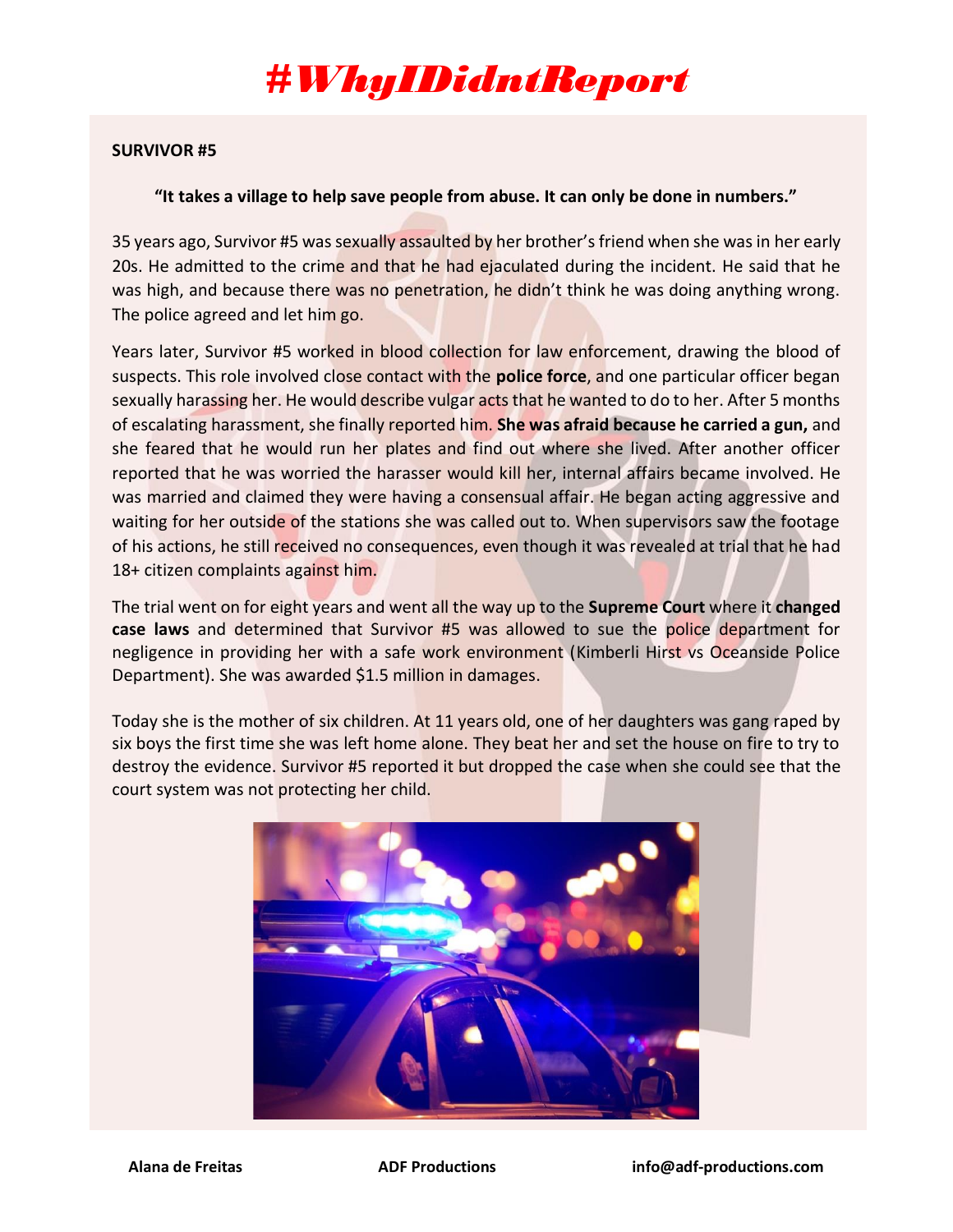### **STATISTICS**

- Every 73 seconds, an American is sexually assaulted.
- Only 230 of every 1,000 sexual assaults are ever reported to police.
- Only 5 out of every 1,000 perpetrators will end up in jail.
- 90% of adult rape victims are female.
- 82% of all juvenile victims are female.
- 1 in 6 American women is the victim of an attempted or completed rape.
- About 3% of American men (or 1 in 33) have experienced an attempted or completed rape in their lifetime.
- 1 out of every 10 rape victims are male.
- American Indians are twice as likely to experience a rape/sexual assault compared to all races.
- **8 out of 10 rapes are committed by someone known to the victim.**



### **DIRECTOR/PRODUCER - Alana de Freitas**

Alana de Freitas is an Australian-born multi-hyphenate filmmaker and actress based in Los Angeles. In 2017 she founded her production company, ADF Productions.

Alana produced the short film, INFIDELITY in early 2017 which was also her narrative writing debut. The film was selected as a finalist for Los Angeles CineFest.

Prior to this, Alana had produced numerous narrative short films in addition to a 12-episode internet lifestyle program, *LIFEFUNK TV.*

*BEFORE THE DAWN* was de Freitas' first feature-length screenplay, and she also produced and starred in the film. The film is available on Amazon Prime, Tubi, YouTube Movies, Roku and Google Play, and it has collected 17 festival laurels, including two Best Picture wins and a Best Producer award. It was also awarded the ReFrame Stamp by Women in Film and the Sundance Institute for its gender parity both in front of and behind the camera.

In 2018, Alana wrote and produced a short film called *NANCY*, which also marked her directorial debut. *'Nancy'* has accumulated 14 festival laurels (and counting), including the Grand Jury Prize for Best Dramatic Short Film at the Sherman Oaks Film Festival, Best First-Time Director at the New York Film Awards and Best Screenplay at the International Independent Film Awards.